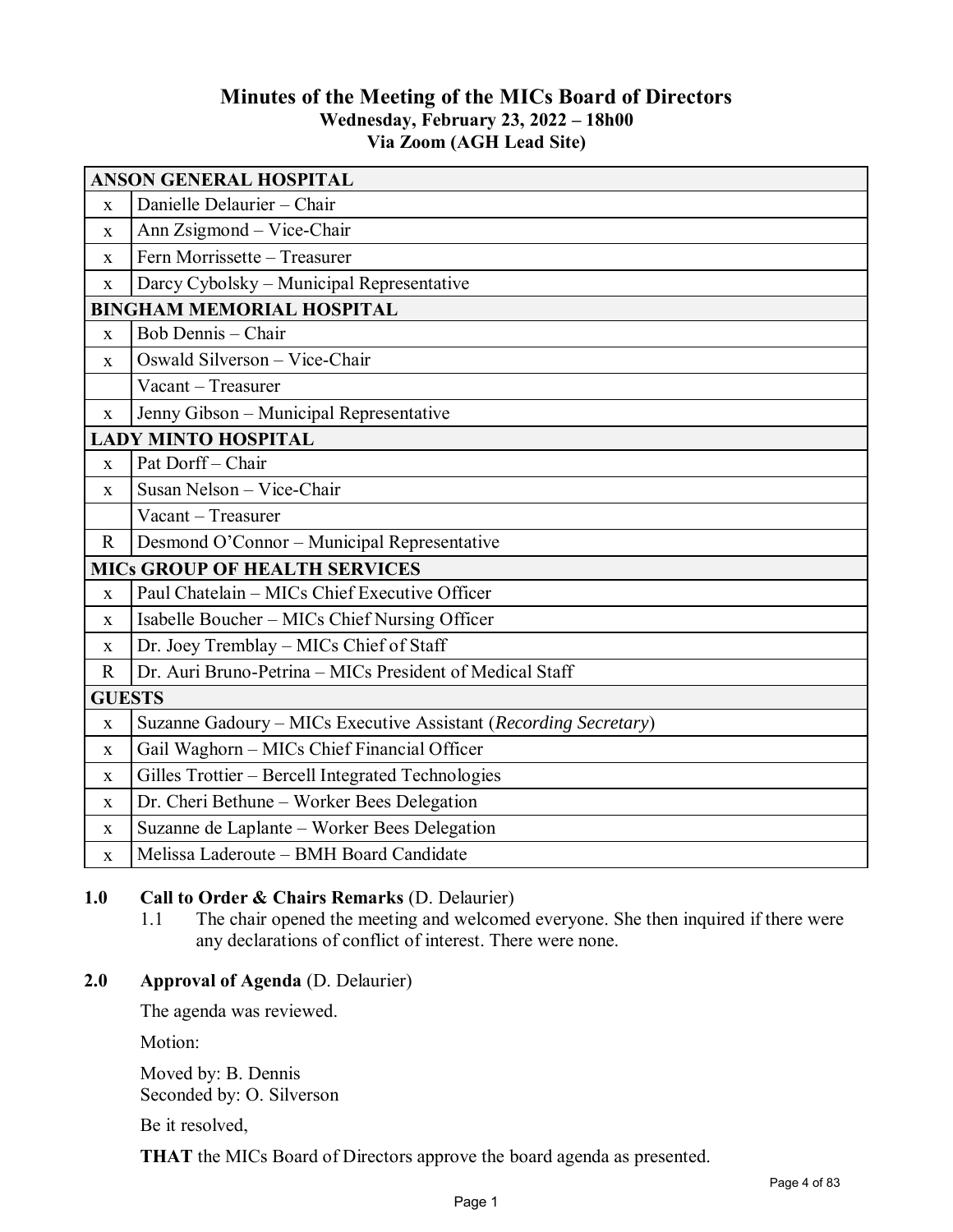Carried.

### **3.0 Trustee Education / Presentations**

- 3.1 Worker Bees Delegation (C. Bethune / S. de Laplante)
	- The Worker Bees had sent a request for funding letter to the CEO in late December
	- The delegation presented the reasons for requesting a contribution from the MICs Group of Health Services to support the physician and retention committee (WB) for the next fiscal year
	- They are requesting free housing for physicians and locums in our communities; they reiterated the importance of providing housing as it is a key component in physician recruitment
	- They stated that the Board of Directors have a role to play in taking part of the welcoming committee and the community must be engaged as well
	- They want to implement an education strategy and asked for the Board of Directors' support with establishing an education centre within MICs for potential medical learners in collaboration with NOSM.
	- In order to recruit and retain successfully, we need to recognize that rural life and work is unique; active community participation is essential; targets and dedicated resources above and beyond existing budgets must be allocated; recruitment and retention funding must be done on an annual cycle; we must monitor, evaluate and improve continuously
	- We also need to grow our own: the recruiter provides community support for Northern Ontario School of Medicine's students and residents; from initial meet and greet upon arrival to arranging activities, the recruiter makes them feel welcome
	- The short-term goal of hiring a recruiter has been met; the brochures have been revamped; community engagement and communication strategies have been initiated, i.e. the monthly Beehive report; medium term – participated in recruitment fairs, connected with present physicians, IMGs, locums in our communities, seek feedback from them; long-term: establish an educational site for NOSM and grow our own in our communities
	- Their retention strategy: goody baskets; foster work with students
	- Cost of recruitment: the committee has estimated that it costs approximately \$250,000 US per physician recruited; once you recruit them, you want to retain them by keeping them happy and engaged
	- Worker Bees thanked the municipalities of Iroquois Falls and Black River-Matheson, MICs Group of Health Services, the Family Health Teams of Cochrane and Iroquois Falls for their continued support
	- The board members were invited to ask questions.
	- The board asked the Worker Bees to provide financial statements (revenues and expenses) as well as their budget for next year which they will review at the March board meeting

## **4.0 Approval of Minutes (D. Delaurier)**

4.1 Minutes of the MICs Board of Directors meeting held January 26, 2022 were provided for information.

Motion:

Moved by: A. Zsigmond Seconded by: P. Dorff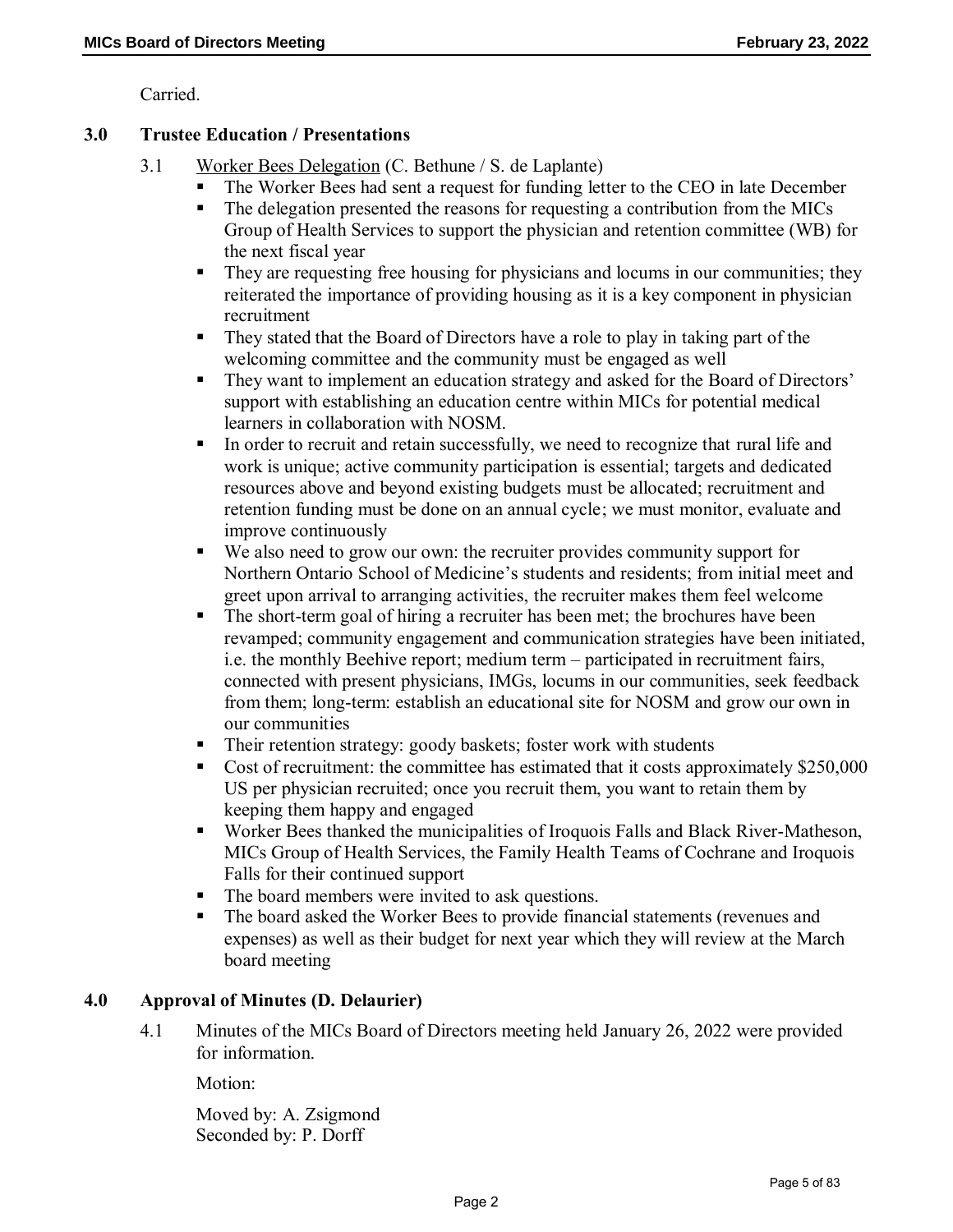Be it resolved,

**THAT** the MICs Board of Directors approve the minutes of the meeting held January 26, 2022 as presented.

Carried.

## **5.0 Follow-Up Items**

- 5.1 Review of the 2021-2022 Board Work Plan
	- The Board Work Plan was reviewed for the month of February.
	- $\blacksquare$  The Nominating Committee met on February 17<sup>th</sup> to review board recruitment needs
	- $\blacksquare$  The Board Ad Hoc Committee met on February 1<sup>st</sup> to review the policies and bylaws; they are having a second special meeting on March  $4<sup>th</sup>$  to continue their review
	- The OHA has advised that the GCE Self-Assessment Action Plan is no longer being used and will be replaced with a different process.
	- The HIRF and capital projects are being presented today as well as a review of the Q3 strategic plan performance measures.

## **6.0 MICs Finance**

- 6.1 December 2021 Operating Statements G. Waghorn
	- The CFO presented the financial reports for all three sites: Operating Statement, Balance Sheet and Capital Update

## **BMH**

- Hospital operating at a surplus of \$143,623 at the end of December; total margin as a percentage of revenue was 2.02%
- A hospital yearend surplus forecast of \$191,496 was submitted to the MOHLTC but it is difficult to project given our volatile COVID operating environment as there are too many unknowns
- Current ratio is 5.14
- The capital reports show amounts paid to date, not ordered items.
- The capital budget for equipment for the 2021-2022 fiscal year totaled \$134,878 with an actual cost of \$96,813; this year, we've seen a higher amount of equipment redirected to other projects
- The capital budget for plant/building totaled \$1,555,000 with an actual cost of \$214,863; many projects are in progress but others are delayed due to supply shortages

## **AGH**

- Hospital reported a third quarter surplus of \$1,038,339; total margin (consolidated) for Q3 was 11.022%; yearend forecast is projecting a hospital operating surplus of \$960,000 but it is difficult to project given the volatility created by COVID
- Current ratio is  $(4.36)$
- The capital budget for equipment for the 2021-2022 fiscal year totaled \$1,940,000 with an actual cost of \$499,301
- The capital budget for plant maintenance/building including SCM totaled \$584,463 with an actual cost of \$403,489

# **SCM**

• operating at a deficit of  $\$(126,038)$  compared to projected deficit of  $\$(915,419)$ 

# **LMH**

Hospital operating at a deficit of \$(89,085) at the end of December; total margin as a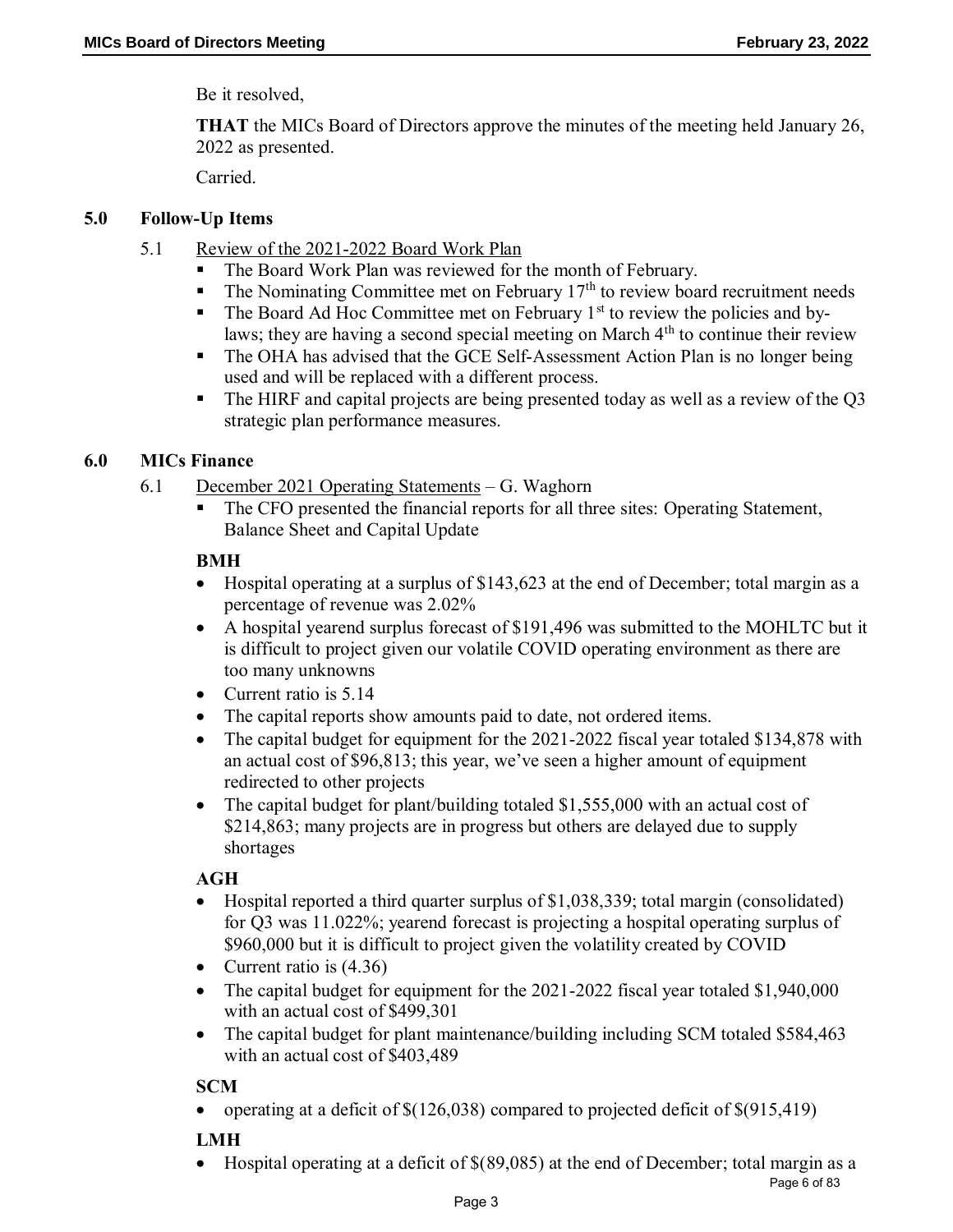percentage of revenue (consolidated) was -0.76%; yearend forecast of \$(124,041) was submitted to the MOHLTC but it is difficult to predict with accuracy in our volatile COVID operating environment

- Balance sheet current ratio is 2.34
- The capital budget for equipment for the 2021-2022 fiscal year totaled \$565,870 with an actual cost of \$72,296
- The capital budget for plant/building totaled \$10,635,000 with an actual cost of \$2,343,441
- Many of the projects will be pushed to the 2022-2023 fiscal year

### **VM**

• submitted a deficit operating position of  $$(101,446)$ 

Motion to approve December 2021 Operating Statements

Moved by: B. Dennis Seconded by: J. Gibson

Be it resolved,

**THAT**, the MICs Board of Directors approve the December 2021 Operating Statements for Bingham Memorial Hospital, Anson General Hospital, South Centennial Manor, Lady Minto Hospital and Villa Minto as presented. Carried.

- 6.2 January 2022 Capital Report G. Waghorn
	- A detailed infrastructure capital report, providing project update notes (developed by the MICs Plant Maintenance Supervisor) was included for Board information.

### **Presentations/Reports** (D. Delaurier)

- 7.1 Chief Executive Officer Report: (P. Chatelain)
	- The report was provided for information.
	- The CEO provided the following overview:
		- COVID-19 update:
			- o We have implemented our policy on vaccines for the MICs Group of Health Services (non-mandatory) and the Ministry of Long-Term Care policy for LTC (mandatory).
			- o The COVID outbreaks are now over at AGH and SCM.
			- o We are following the Ministry's Directive 2 and resumed our non-urgent surgical cases as Omicron is slowing down but we still have challenges with staffing.
			- o Most of our LTC residents have received their fourth vaccine and many staff have received their booster shot.
			- o We continue to run and staff three Testing centers; 2 days per week in Cochrane and Iroquois Falls, and 1 day in Matheson and have been funded to continue at least until the end of March.
		- We are finalizing the Financial Budget, including financing and fundraising plans to be submitted to the Ministry for their review. This has to be audited which could take some time.
		- Capital Projects are coming in over budget and some may need to be deferred due to cost. Other projects are being delayed due to material and contractor unavailability. Significant delayed projects include Lab Phase II at LMH, Air Handling Unit for VM; freight elevator at AGH and Medical vacuum system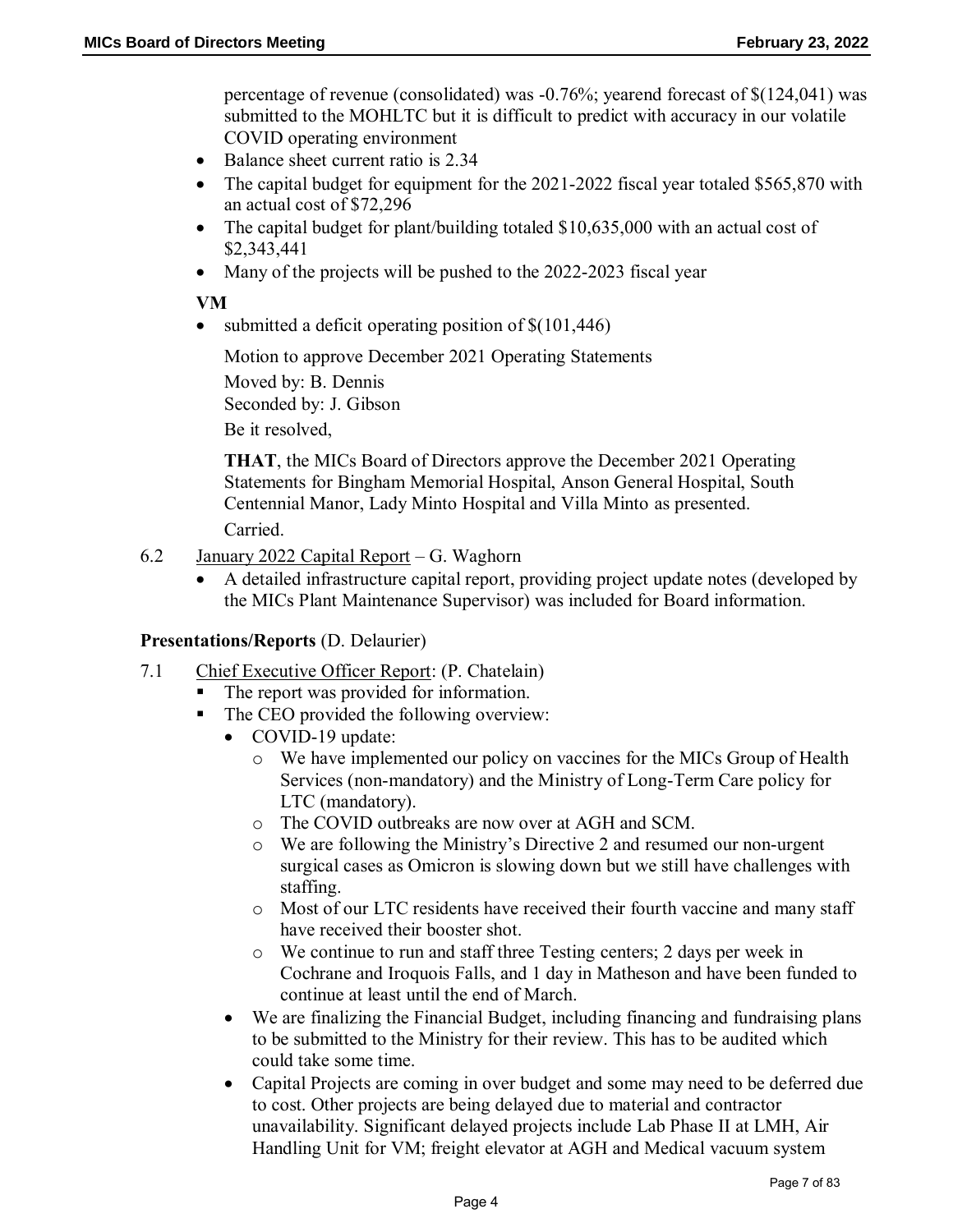upgrade at BMH. The Ministry of Health is asking hospitals for the status on the projects that are delayed. Hopefully they will grant extensions to the HIRF grants due to the delays.

- We had a community visit with a physician wanting to practice in Cochrane. He is now looking to do a locum for one month.
- The Director of Care has announced her retirement as of June  $30<sup>th</sup>$ .
- Board Members were invited to ask questions.
- 7.2 Chief Nursing Officer Report: (I. Boucher)
	- The CNO reported on the following items:
	- Continue to monitor occupancy rates at all sites; LMH challenges capacity to admit; have some extra capacity at this time; #1 challenge is with staffing; reliant on agency nurses for support; starting to see RNs and RPNs applications trickling in
	- Received new guidance for accreditation
	- Accreditation survey visit has been postponed to October  $6<sup>th</sup>$ ; will be preparing staff with mock codes
	- Emergency Department
		- o Total ER Visits Q2: slight increase in all sites
		- $\circ$  CTAS Levels 4 & 5 (non-urgent/less urgent): averaging 70% of all visits which represents the lack of physicians in our communities
	- ED Wait Times O<sub>2</sub>
		- o Length of stay in emergency for low-urgency patients not admitted to hospital as assessed by the emergency department who are sent home or to another facility such as long-term care; provincial target is 4 hours; we are doing well for the most part at 7.7 hrs
		- o Length of stay in emergency for high-urgency patients not admitted to hospital as assessed by the emergency department who are sent home or to another facility such as long-term care; provincial target is 8 hours; we are doing fairly well despite the lack of diagnostic tools requiring transport to TDH
		- o Length of stay in emergency for all patients admitted to hospital and were then admitted to hospital; includes any time a patient may have waited in the emergency department for a bed to be available in the hospital; provincial target is 8 hours; we are slightly above our target; data was audited; noticing quality of data is not always the best depending on how the data is collected
	- Non-Urgent Patient Transfer Summary
		- o Platinum: 119 transfers 78 return 25 one way out 16 one way in
		- o ATS: 4 transfers 2 return 1 one way out 1 one way in; ATS no longer provided services after July 2021
		- o Lacroix: 14 transfers 3 return 8 one way out 3 one way in
	- Board members were invited to ask questions.

### **7.0 Medical Staff** (Dr. S. Tremblay)

- 8.1 Chief of Staff Report:
	- Dr. Tremblay provided a verbal update on the following:
		- o Many departments are currently working short staffed resulting in remaining staff having to work harder
		- o Kudos to the dedicated nurses and physicians who work hard for our communities
		- o Physician recruitment continues to be a top priority; we still need one to two physicians per site
		- o Dr. Stryde is still accepting new patients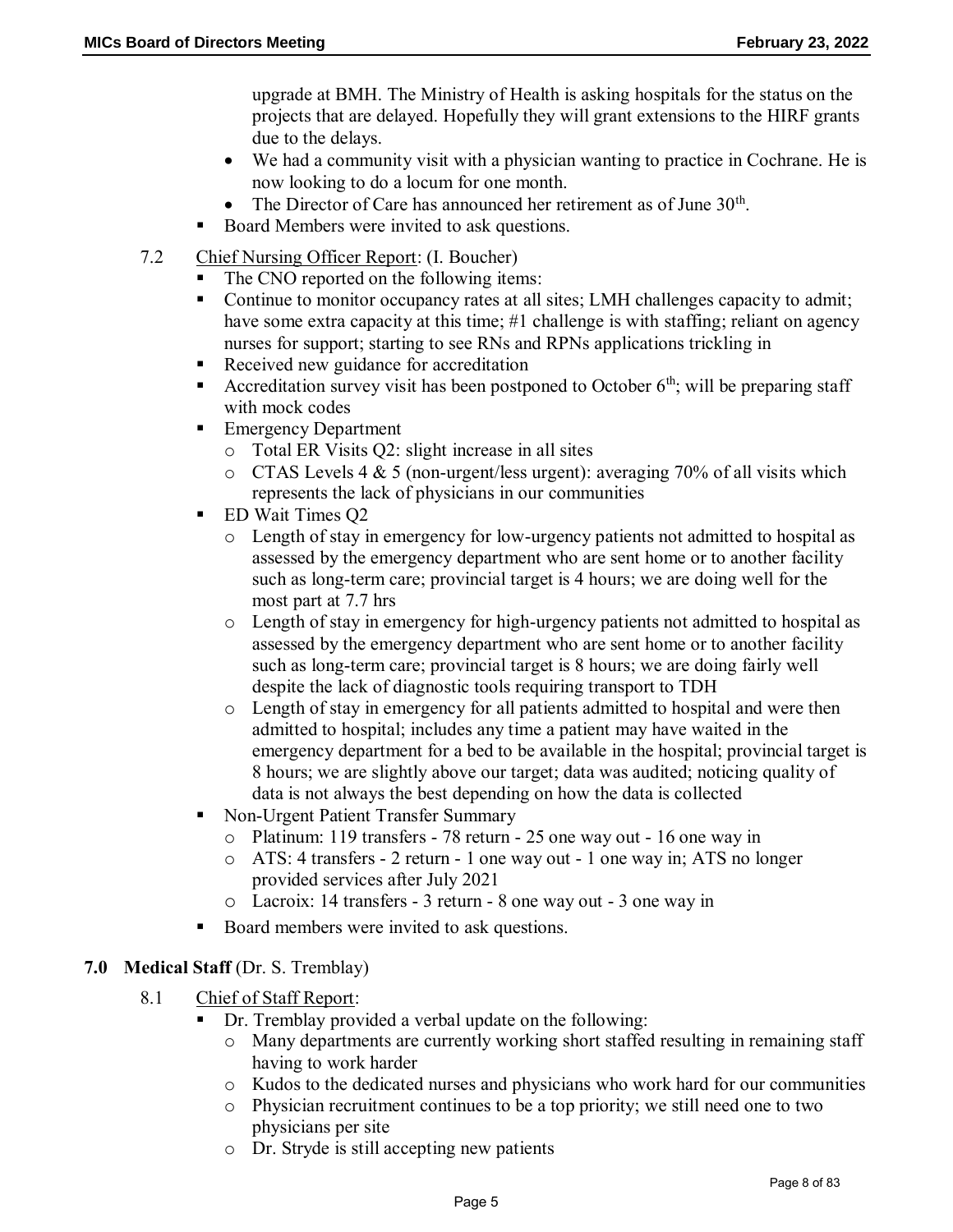- o The ER at AGH is mostly being covered by two locums; in March, we will be using more EDLP physicians
- o A physician came for a community visit to Cochrane; he will start with a one to three-month locum to see if he is the right fit; he is a promising candidate
- o Hospitals will be able to take on medical learners
- o The daily COVID count is half the daily cases we had a month ago however, there is another strain of Omicron going around
- o We had to ramp down on Visiting specialists' clinics in the past year but were able to resume as the restrictions were lifted on Feb.  $10<sup>th</sup>$
- 8.2 Medical Advisory Committee Minutes  $N/A$
- **8.0 Ontario Health North / MOHLTC Business** (P. Chatelain)

9.1 N/A

**9.0 MICs Quality Committee** (I. Boucher)

9.1 N/A

**10.0 Physician & HR Recruitment** 

11.1 N/A

### **11.0 Indigenous and French Language Issues**

12.1 N/A

- **12.0 Site Business** (D. Delaurier)
	- 13.1 Anson General Hospital:  $N/A$
	- 13.2 Bingham Memorial Hospital:  $\blacksquare$  N/A
	- 13.3 Lady Minto Hospital:  $N/A$

### **13.0 Partnership Business** (Bob Dennis)

- 14.1 January 2022 Board Effectiveness Survey Results
	- 12 out of 14 surveys were submitted.
- 14.2 February Board Effectiveness Survey
	- The survey was emailed to the board members following the meeting.
- 14.3 Review of the Q3 Strategic Plan P. Chatelain
	- This is the last year of the 2018-2022 plan; will plan a retreat in the fall to work on the next five-year plan
	- The performance measures for Q2 and Q3 were presented
	- Seem to be on target on indicators
	- Challenges on a few areas due to COVID
	- Protect our staff and patients; target was overly generous at  $100\%$ ; there are staff who can't complete their learning
	- Pharmacy service: address unmet standards from College of pharmacist; onsite visit from ODCP; sitting at 48% for LMH regarding the chemo prep room that is not up to